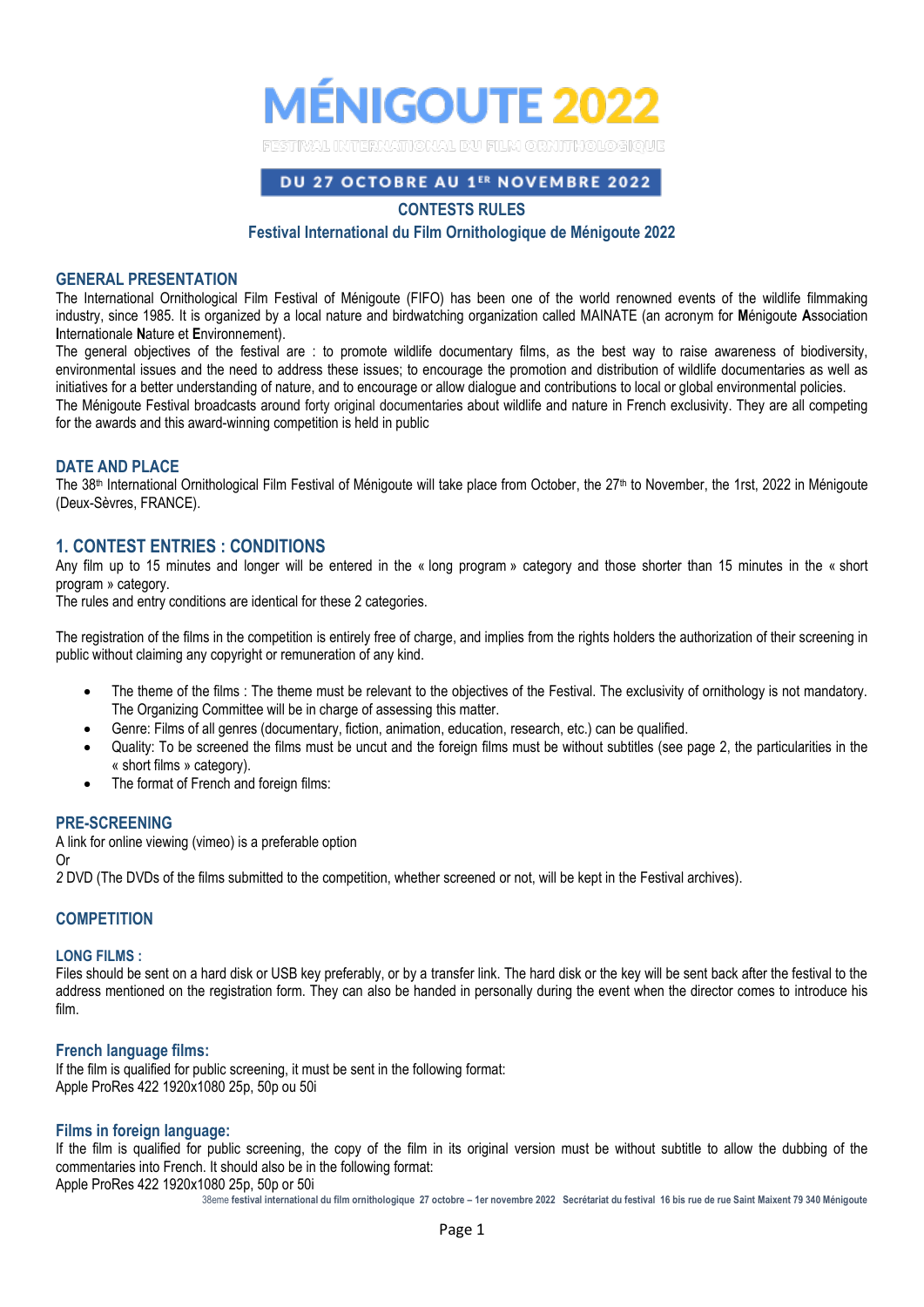## **For films in foreign language, 3 tracks will be imperatively needed:**

- Track 1 for the original version,
- Track 2 and 3 for international mixes in stereo.

If in doubt, do not hesitate to contact us, as a wrong format can lead to the elimination of the film.

If a different format is provided, the Festival organization may reserve the right to create a new copy of the film in the requested format. Any loss of quality or technical problem resulting from this will not lead to any claim from the participant.

## **Long foreign films:**

For films in foreign language (English, German, Spanish or Italian) selected for the competition and without any existing French version, the Festival will provide the recorded translation. In order to ensure the dubbing, be sure to send the full texts of the dialogues and commentaries, **along with the time code** (please specify on the scripts the number of male and female speakers) as well as the written authorization to proceed with the dubbing operation (see page 6 of the registration form).

#### **Short foreign films:**

The short films are presented in their original version with subtitles. If the subtitles are not available, the Festival organization will take care of it. In order to ensure the subtitling, be sure to send the full texts complying with the dialogues and comment with the time code, as well as the written authorization to proceed with the subtitling operation, be sent.

## **5. OUT OF COMPETITION FILMS**

The Festival organizers may choose some films that have not been selected for the competition to be presented out of competition in public screenings. These films will be included in the official program.

Neither copyright nor any other type of remuneration may be claimed for the public programming and screening of the film(s) during the Festival, whether in competition or not.

### **6. shipment of DVDs or hard drives**

Online viewing links (Vimeo, YouTube…) or the pre-selection copies on DVD, with all the registration documents, must reach the office as soon as possible, **before June the 1rst, 2022.** The copies will be declared for an amount lower than 23€.

### **For the public screening in competition:**

The screening copy of the selected film **must be** at the disposal of the Festival organization by **September 15, 2022**.

# **7. TRANSPORT AND INSURANCE**

Shipping expenses and insurance of the films are to be borne by the submitter, as well as all related charges, customs forwarding on import and export.

The Festival Association will bear the cost of storage and insurance of the films as well as their reshipment. In case of loss or damage, the Festival Association will be committed only for the value of replacement of the copy indicated on the registration form.

## **8. REGISTRATION AND PRE-SELECTION COMMITTEE FOR THE COMPETITION**

The Pre-Selection Committee will view all the films submitted for screening; the selection will determine which films will be broadcast in competition during the Festival. The decisions of the Selection Committee will be final (any written complaints received after the selection will be forwarded to the Pre-selection Committee). The official selection will be available at the beginning of September on the festival website.

#### **9. PROMOTION AND ADVERTISING**

The registration to the Festival implies the authorization for the organization of the Festival to present free-of-right photos and extracts of the film (2 minutes maximum) on any supports or media without paying any rights. The film extracts may be broadcast or multi-broadcast under the Hertzian system, cable, satellite and web.

The films awarded at the Ménigoute Festival may be screened in a decentralized location.

Films selected for the Ménigoute Festival competition may also be preselected for screening, in competition or not, during other events planned at a later date by one or many of the Ménigoute Festival's partner organizations. For this purpose, the films may be viewed by the partner organizer. Such potential broadcasting will of course be subject to prior authorization from the production. The authorization or not of the rights holders must be explicitly mentioned on the Communication and Commitment form.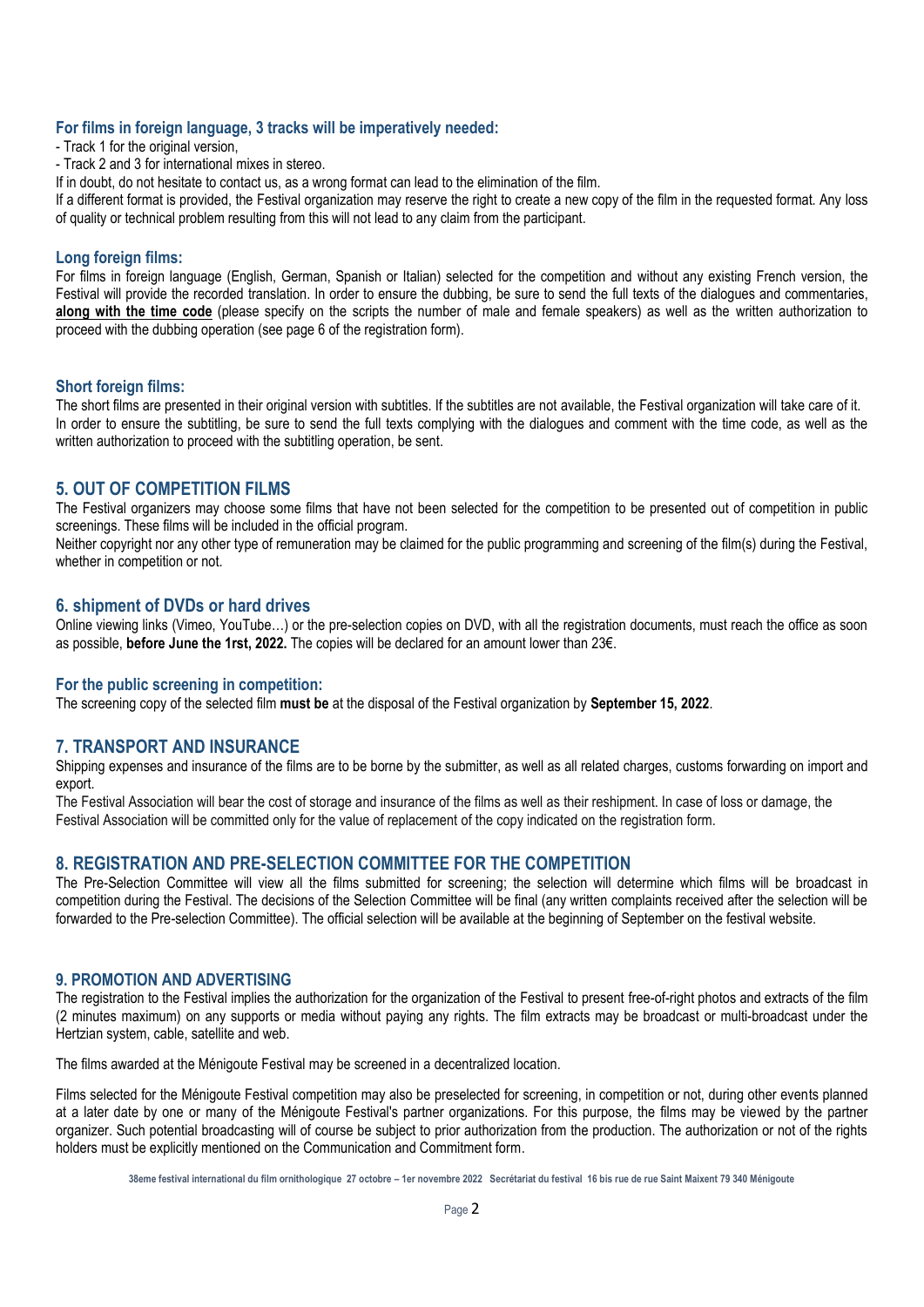# **10. VIDEO LIBRARY**

A copy of the films admitted to the competition will be kept for the Festival's video library. These films may be viewed for educational purposes.

# **11. THE COMPETITION**

The competition takes place during the public screenings of the Festival. It is the sole responsibility of the Organizing Committee to determine and modify the program and location of the competition screenings. The film director is warmly invited by the Festival organization team to come and present his film during the public screening. The Festival Organization will take care of the accommodation and meals for a maximum of two people per film for two nights (this provision can be adapted, especially for foreign filmmakers, in which case the organization of the stay will be specified with the Festival Services). A room with a double bed or twin beds can be booked. The rooms and/or nights booked in addition must be paid for by the applicant upon arrival in Ménigoute. At that time, you will be given a bag with your entry badge, documentation and the key to your accommodation at the Festival reception.

## **12. JURY - AWARD**

The Jury is made up by the Organizing Committee. It brings together personalities chosen according to their skills in the fields of audiovisual industry, information, education or their scientific knowledge. The Jury is sovereign and has full discretion to decide to award one or more additional distinctions or to award only part of the announced distinctions. Its decisions will be without appeal. The voice of the President of the jury will be decisive in the event of a dispute.

The winners are allowed to indicate the awards obtained in the credits of the winning film for any subsequent use.

A director can present several films. However, he will only be able to obtain a prize for one.

In the event of a tie, the prize will be shared between the winners.

A trophy may be awarded to the director of an award-winning film or his designated representative. Under no circumstances can it be sent by post. A copy of the award-winning films will be made on DVD, at the Festival's expense, to be offered to the partners, in gratitude for their financial support. This DVD may be subject to non-commercial internal distribution.

## **Price list for the Ménigoute Festival 2022 :**

#### **Le Grand Prix du Festival de Ménigoute**

Offered by the Department Council of Les Deux-Sèvres. It rewards the best film. A trophy «Le Lirou d'or " is offered by the Ornithological Group of les Deux-Sèvres (GODS).

#### **Prix Région Nouvelle-Aquitaine de la Créativité**

Offered by the Nouvelle-Aquitaine region. It rewards the best filming treatment, chosen for its originality, its innovative and creative aspects.

## **Prix Paul Géroudet**

Offered by the Birdwatching Society "Nos oiseaux" and by its group of young people, in partnership with "Aster" Conservatory of natural spaces of Haute-Savoie, the association "Vautours en Baronnies" and the Zoological Society of Geneva. It rewards the best ornithological film.

#### **Prix des Clubs Connaître et Protéger la Nature**

Offered by the CPN clubs. It rewards the best educational documentary.

#### **Prix du Parc Naturel Régional du Marais Poitevin**

It rewards the film that best showcases the natural resources of wetlands.

### **Prix Paysages**

Offered by the Conservatoire d'Espaces Naturels de Poitou-Charentes. It rewards the film that best deals with the aesthetic, cultural and ecological dimensions and roles of the landscape.

#### **Prix du Jury**

Offered by the local store owners and craftsmen of the canton of Ménigoute (Menigoute's Community). It rewards the "coup de coeur" of the selection. It is accompanied by the Leica trophy.

### **Prix Crédit Agricole**

Offered by the Crédit Agricole Bank. It rewards the best film in the short program category.